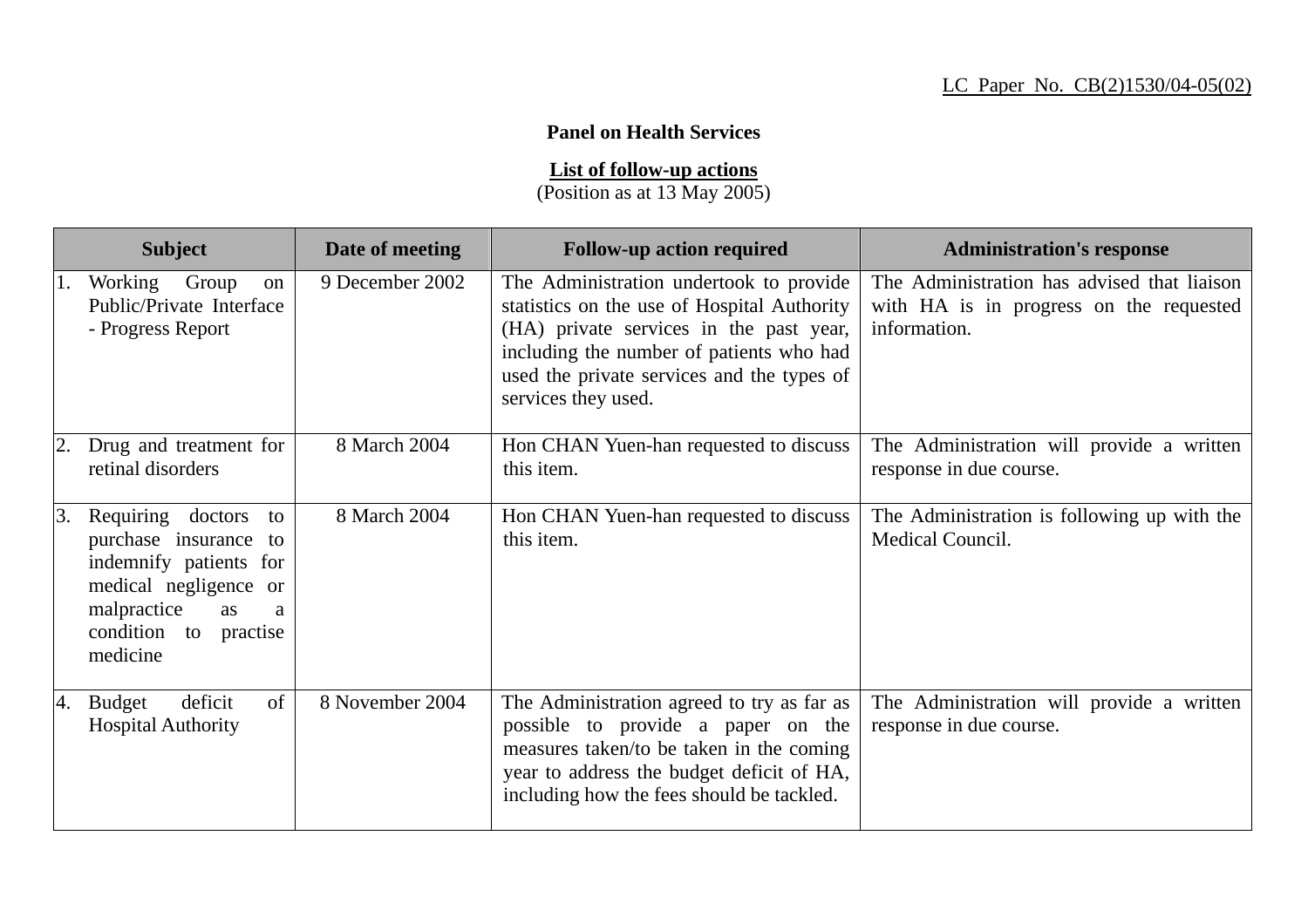|    | <b>Subject</b>                                                                                              | Date of meeting  | <b>Follow-up action required</b>                                                                                                                                                                                                   | <b>Administration's response</b>                                     |
|----|-------------------------------------------------------------------------------------------------------------|------------------|------------------------------------------------------------------------------------------------------------------------------------------------------------------------------------------------------------------------------------|----------------------------------------------------------------------|
| 5. | Measures to address the<br>increasing use of public<br>medical services by<br>non-residents of Hong<br>Kong | 13 December 2004 | The Administration to provide -<br>(a) information on the increase in medical<br>caused by delays<br>expenses<br>of<br>Mainland pregnant women in seeking<br>hospitalisation; and                                                  | The Administration will provide a written<br>response in due course. |
|    |                                                                                                             |                  | $(b)$ a<br>progress<br>report<br>the<br>on<br>Administration's deliberations on the<br>measures suggested by members for<br>tackling the problem of increasing<br>number of Mainland women coming<br>to Hong Kong for child birth. | The Administration will provide a written<br>response in due course. |
| 6. | Proposed amendments<br>Smoking (Public<br>to<br>Health) Ordinance                                           | 10 January 2005  | The Administration to -<br>(a) provide information on whether any<br>overseas jurisdictions had introduced<br>legislation to prohibit persons aged<br>below 18 from smoking;                                                       | The Administration will provide a written<br>response in due course. |
|    |                                                                                                             |                  | (b) provide information on the feedback<br>of Singapore people to the measure of<br>showing health warnings with pictorial<br>and graphic contents on the package of<br>cigarette products introduced<br>in<br>Singapore;          | The Administration will provide a written<br>response in due course. |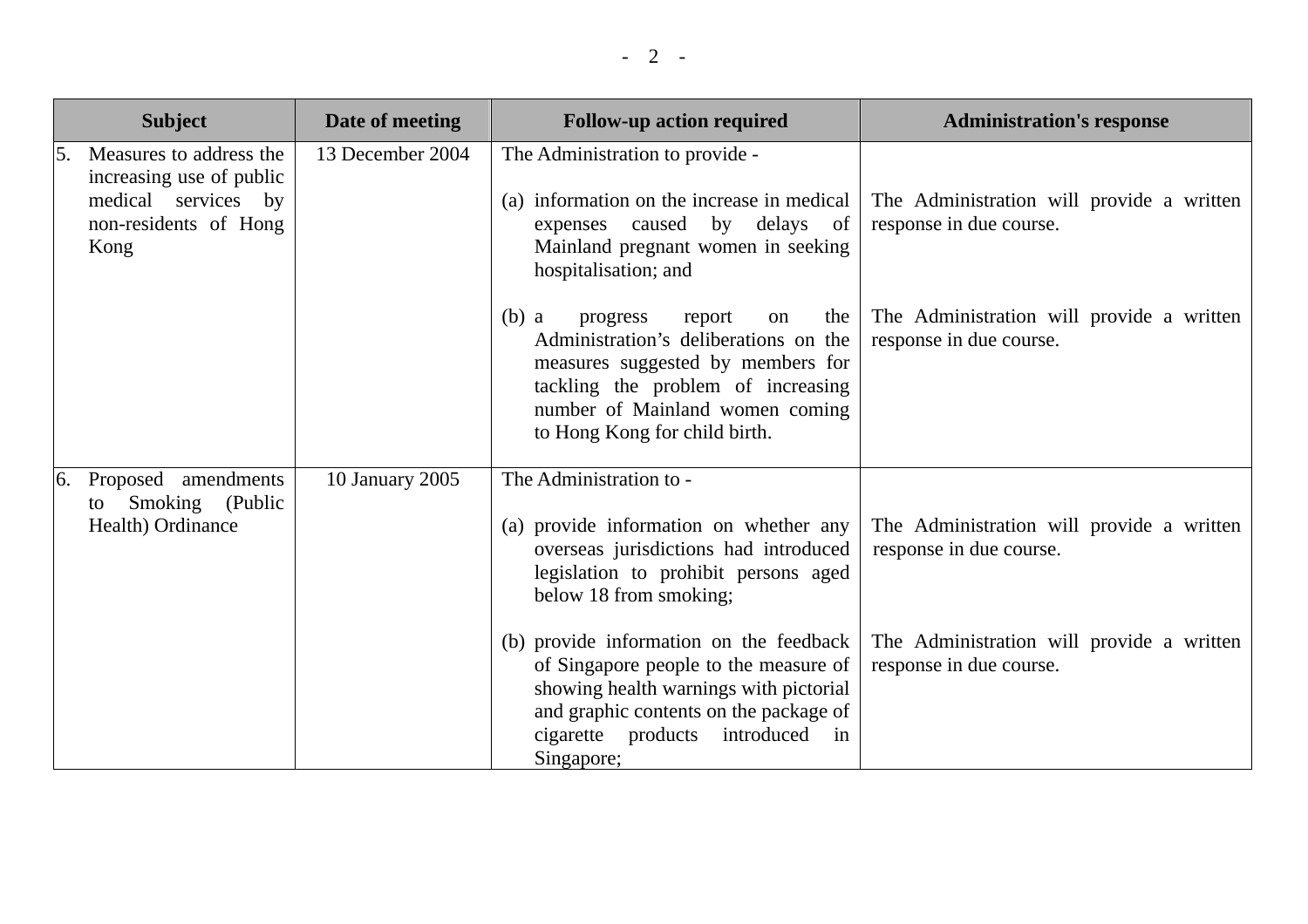| <b>Subject</b> | Date of meeting  | <b>Follow-up action required</b>                                                                                                                                                                                                 | <b>Administration's response</b>                                                                                                                                                                                                                  |
|----------------|------------------|----------------------------------------------------------------------------------------------------------------------------------------------------------------------------------------------------------------------------------|---------------------------------------------------------------------------------------------------------------------------------------------------------------------------------------------------------------------------------------------------|
|                |                  | (c) provide information on the existing<br>manpower of Tobacco Control Office<br>and the additional manpower for<br>implementation of the legislative<br>proposals;                                                              | The Administration will provide a written<br>response in due course.                                                                                                                                                                              |
|                | 25 February 2005 | (d) provide more detailed information on<br>the exceptional arrangements allowed<br>under overseas smoke-free workplace<br>laws;                                                                                                 | The Administration will provide a written<br>response in due course.                                                                                                                                                                              |
|                |                  | (e) provide information on any precedent<br>case in which a smoke-free workplace<br>law had been challenged by people on<br>the ground of violating human rights;<br>and                                                         | The Administration will provide a written<br>response in due course.                                                                                                                                                                              |
|                | 18 April 2005    | give full consideration of the views<br>(f)<br>from all sectors of the community on<br>the proposed legislative proposals,<br>particularly the controversial issues<br>relating to transitional and exceptional<br>arrangements. | The Administration, having considered views<br>from all sectors of the community, has<br>finalised provisions of the Smoking (Public<br>Health) (Amendment) Bill 2005. The Bill<br>was introduced into the Legislative Council<br>on 11 May 2005. |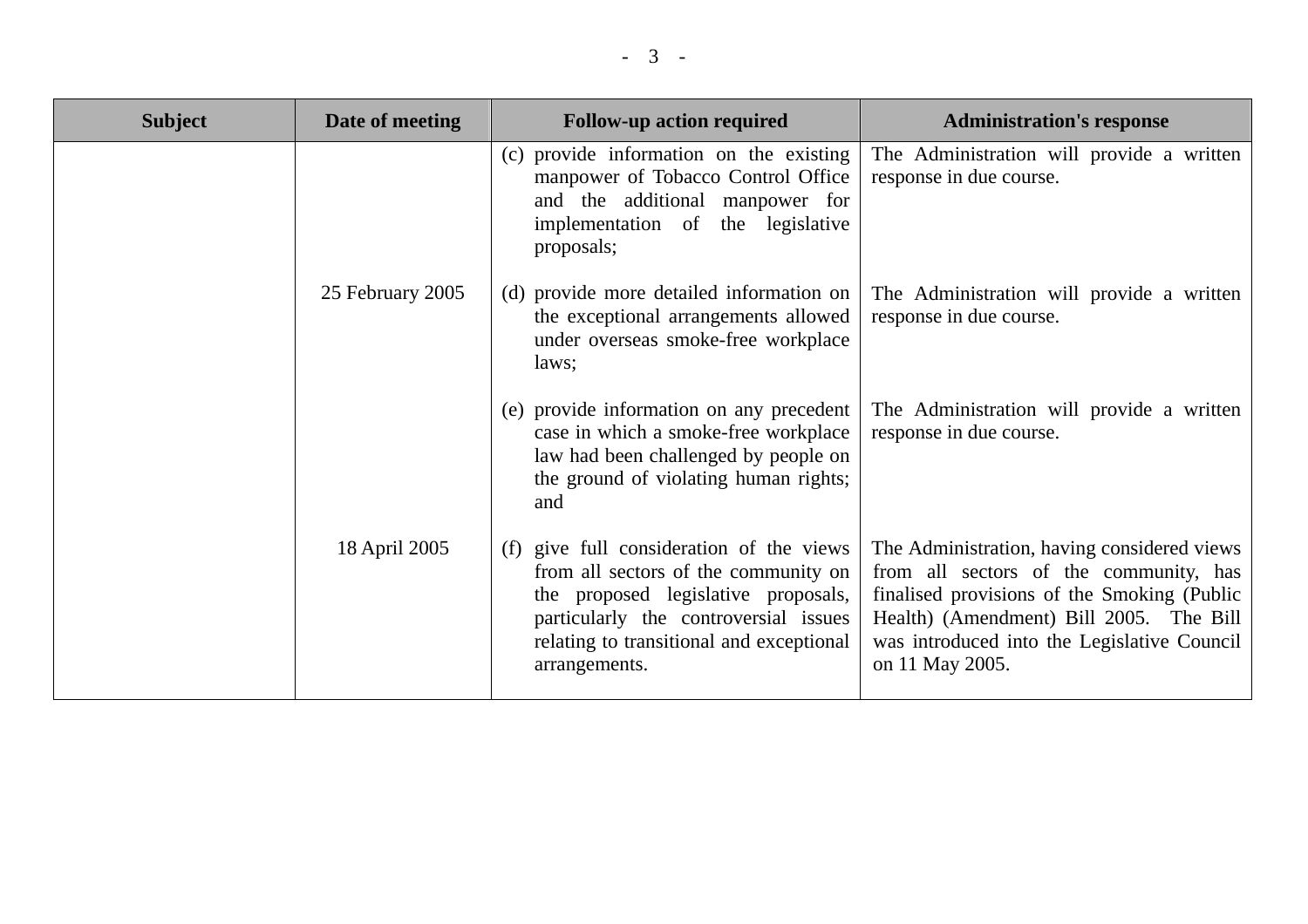|    | <b>Subject</b>                                                     | Date of meeting  | <b>Follow-up action required</b>                                                                                                                                                   | <b>Administration's response</b>                                                                    |
|----|--------------------------------------------------------------------|------------------|------------------------------------------------------------------------------------------------------------------------------------------------------------------------------------|-----------------------------------------------------------------------------------------------------|
|    | Remuneration<br>of<br><b>Hospital Authority staff</b>              | 25 February 2005 | Hospital Authority to provide information<br>on-                                                                                                                                   | The Administration will provide a written<br>response in due course.                                |
|    |                                                                    |                  | number of temporary<br>$(a)$ the<br>staff<br>members who would not be offered<br>contract employment packages; and                                                                 |                                                                                                     |
|    |                                                                    |                  | (b) the financial implications that would<br>arise from converting the existing<br>temporary staff members to contract<br>employment packages.                                     |                                                                                                     |
| 8. | Registration of Chinese<br>medicine practitioners                  | 25 February 2005 | The Administration to provide a written<br>to the<br>concerns raised by<br>response<br><b>Miss</b><br><b>CHAN</b><br>Yuen-han<br>and<br>Mr LEUNG Yiu-chung at the meeting.         | The Administration's response was issued<br>vide LC Paper No. CB(2)1444/04-05(01) on<br>5 May 2005. |
| 9. | Amendments<br>the<br>to<br>Registration<br>Dentists<br>Ordinance   | 14 March 2005    | The Administration agreed to provide an<br>information paper summarising the issues<br>which had been considered in previous<br>reviews of the Dentists Registration<br>Ordinance. | Administration<br>The<br>will<br>provide<br>an<br>information paper in due course.                  |
|    | 10. Increase in professional<br>indemnity<br>insurance<br>premiums | 14 March 2005    | The Administration undertook to provide a<br>paper on the impact of the increase in<br>insurance premiums on private medical<br>practitioners and related issues.                  | Administration<br>will<br>The<br>submit<br>an<br>information paper in due course.                   |